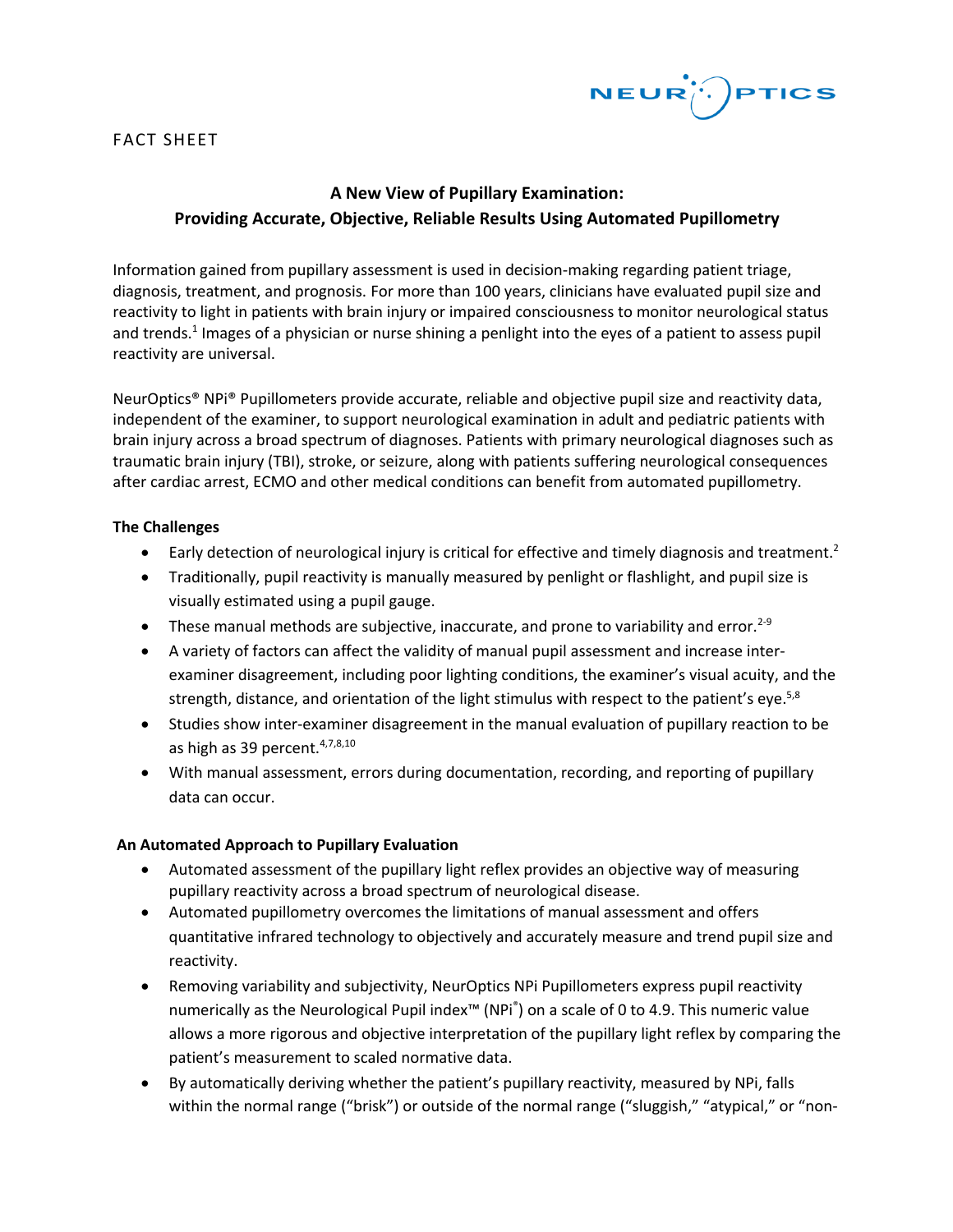

reactive"), the NPi Pupillometers provide a reliable and effective way to quantitatively classify and trend the pupillary light reflex for the first time ever.<sup>3,4,10,11</sup>

- The most effective way to use the Pupillometer is to establish the earliest possible baseline measurement when the patient is admitted into the critical care unit or emergency department, and then trend for changes over time via standard assessment protocols.
- Numerous studies and medical associations have validated the importance of pupillometry and NPi in the clinical setting.
- Automated assessment of pupillary reactivity, measured by the NPi, provides a standard, reproducible measurement of pupil size and reactivity to help support the prognosis of poor neurological outcome in patients who remain comatose hours after cardiac arrest.<sup>12-14</sup>
- It has been shown that quantitative NPi can predict a poor outcome in patients with cardiac arrest from day 1 after VA-ECMO insertion, with no false positives. Combining NPi and 12-h PREDICT-VA ECMO score increased the sensitivity of outcome prediction, while maintaining 100% specificity.15
- Researchers also concluded that the use of NPi provides important supplementary diagnostic, therapeutic, and prognostic information to guide the management of nonconvulsive status epilepticus and severe TBI patients.<sup>16,17</sup>
- A case study series published in the *Journal of Neuroscience of Nursing* revealed that automated infrared pupillometry is an accurate tool that provides reliable data in patients with a poor baseline neurological examination after stroke.<sup>18</sup>
- A study in *World Neurosurgery* showed that automated pupillometry can improve triage and expedite treatment for patients with traumatic brain injuries.<sup>19</sup>

## **Key Highlights**

- According to the new American Heart Association guidelines, most deaths attributable to post-cardiac arrest brain injury are due to active withdrawal of lifesustaining treatment based on a predicted poor neurological outcome.<sup>12</sup>
- The NeurOptics Neurological Pupil index™ (NPi®) and automated pupillometry have recently been included in the updated 2020 American Heart Association (AHA) Guidelines for Cardiopulmonary Resuscitation (CPR) and Emergency Cardiovascular Care (ECC) as an object measurement supporting brain injury prognosis in patients following cardiac arrest.<sup>12</sup>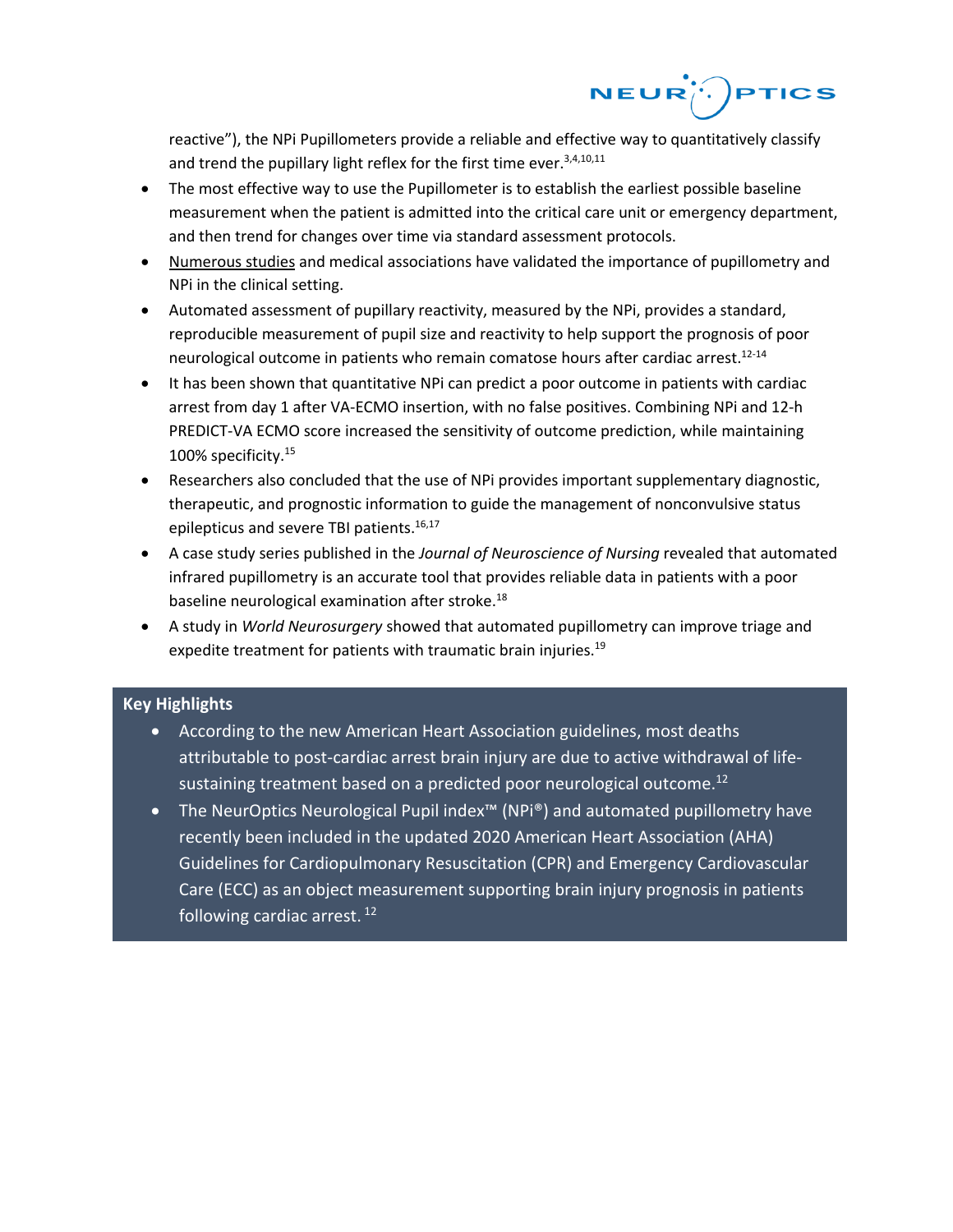

#### **The New NPi® -300 Automated Pupillometer**

- The NeurOptics NPI<sup>®</sup>-300 Pupillometer is the newest model of handheld optical scanner measuring pupil size and reactivity in patients requiring neurological pupil examinations.
- The NPi-300's Wireless Charging technology offers improved reliability for the clinician.
- The NPi-300 Incorporated Barcode Scanner eliminates the need for external barcode scanners and allows clinicians to scan a new 1D or 2D patient ID accurately, instantaneously, and easily.
- The NPi-300 features an ergonomic handle design—the texturized plastic and improved grip help prevent dropping and discoloration.
- The updated Graphical User Interface (GUI) features modern icon-based navigation, NPi and Size trends graphed over 12-hour time windows, and an easy-to-read LCD touchscreen that enhances the visibility of the results screen.
- The NPi-300 is designed to upload into any hospital electronic medical record (EMR) system using the SmartGuard® Reader, which eliminates the possibility of data entry error and saves valuable nursing time.

### **Key Highlights**

- NeurOptics' NPi Pupillometers have been adopted in more than 490 hospitals in the U.S.
- Pupillometry and NPi have been included in more than 70 clinical studies, and NPi Pupillometers are represented in more than 27 countries worldwide.

#### **Conclusion**

The clinical neurological exam is a cornerstone of providing care to patients with a wide variety of neurological injuries, $2,3$  and pupillary examination is a key component of this neurological assessment. Unlike manual pupillary evaluations using a penlight, NeurOptics NPi Pupillometers offer accurate and objective pupil data, resulting in a significant quality improvement for this important component of the neurological examination.

#### **Company Background**

Headquartered in Irvine, Calif., NeurOptics® is the leader in the science of pupillometry. Driven by a passion to help clinicians improve patient outcomes, NeurOptics develops and markets innovative technology for use in critical care medicine, neurology, neurosurgery, emergency medicine, and research. NeurOptics NPi® Pupillometers have been included in more than 70 clinical studies, adopted in over 490 hospitals in the United States, and are represented in more than 27 countries worldwide.

*\*Note: High-resolution product images are available upon request.*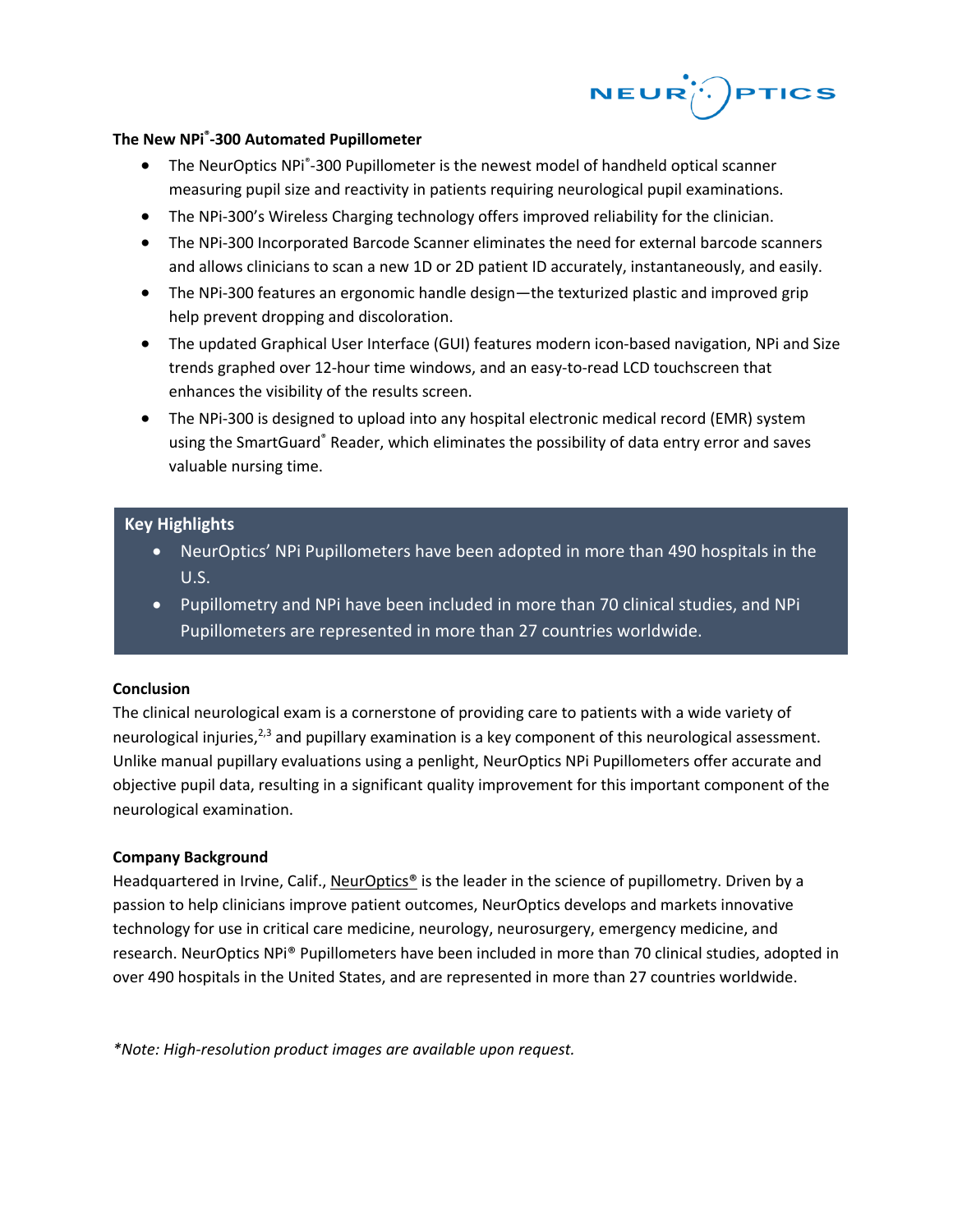



An accurate, reliable and objective system that enhances pupillary assessment to assist in detecting cerebral insult, guiding treatment and informing prognosis



9223 Research Drive | Irvine, CA 92618 | USA p: 949.250.9792 | Toll Free North America: 866.99.PUPIL info@NeurOptics.com | NeurOptics.com

© 2021 NeurOptics, Inc. NeurOptics, NPi, Neurological Pupil index, and SmartGuard are all trademarks of NeurOptics, Inc. All rights reserved.

NPi-300 Infographic Rev A (HOMA-C4AQFA)